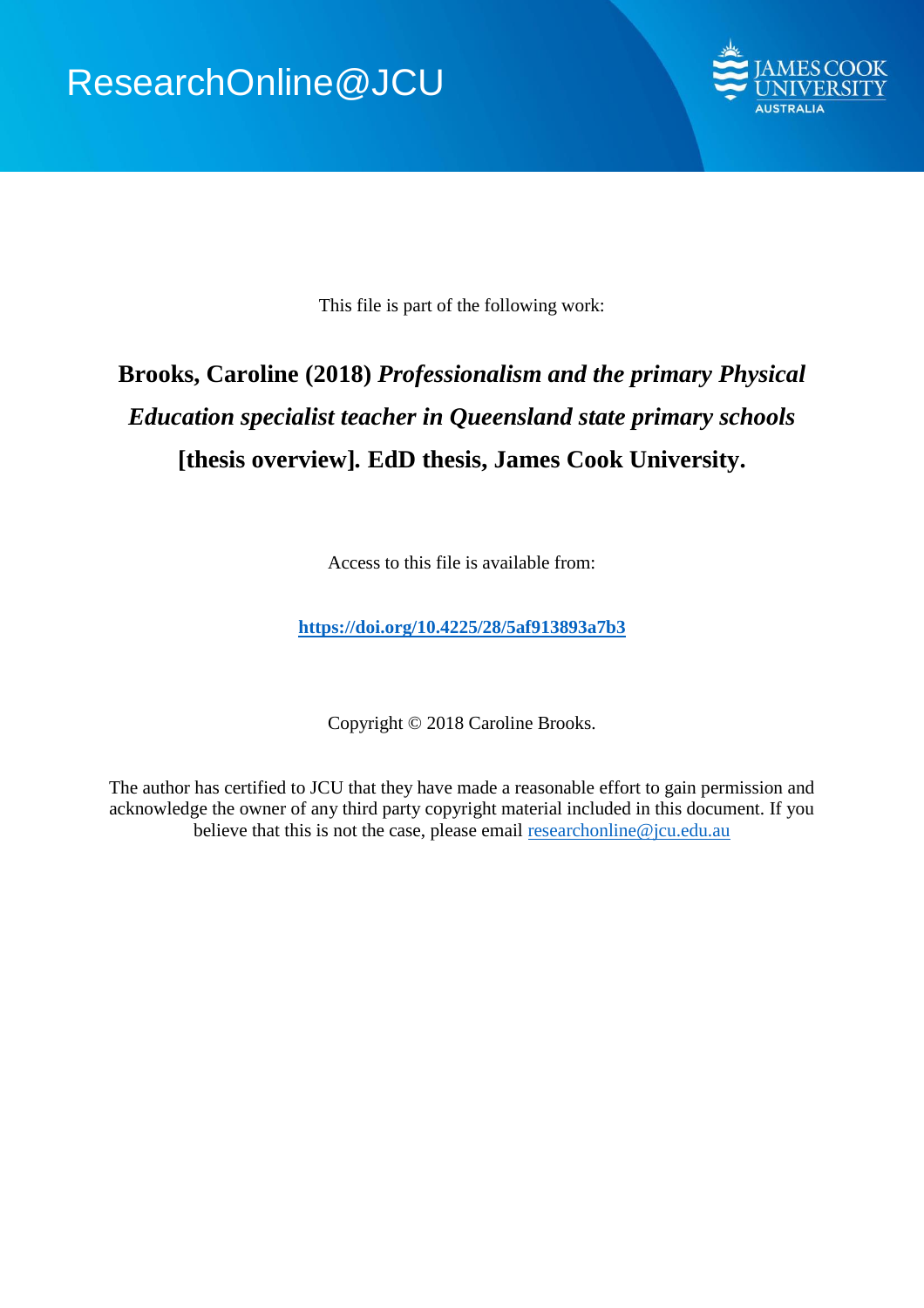# **Caroline Brooks Student ID: 12396401**

**Research topic:** Perceptions of the professionalism of Physical Education specialist teachers in Queensland state primary schools.

A project for the award Doctor of Education, James Cook University.

This program involves:

- identifying a research topic (a theoretical or practical issue of educational significance);
- designing and carrying out a research project to investigate that issue, and
- writing a substantial thesis that discusses relevant literature, the perspective and methodology adopted in the research, and the findings and significance of the research.

#### **Addressing the research topic**

 To address the research topic; "Perceptions of the professionalism of Physical Education specialist teachers in Queensland state primary schools" three interrelated layers of research, providing different lenses were undertaken. The first lens was a critical literature review which identified relevant studies and provided a theoretical grounding for the research. The second lens was an autoethnographic account of being a specialist Physical Education (PE) teacher in a Queensland state primary school. The autoethnographic account gave the researcher's voice and reflections to connect the personal to the cultural – the cultural being the perceptions of teacher professionalism. The third lens applied phenomenological research to investigate how specialist PE teachers in Queensland state primary schools defined, perceived and enacted professionalism. Interpretative Phenomenological Analysis (IPA), a qualitative research approach was used to examine the lived experience of primary PE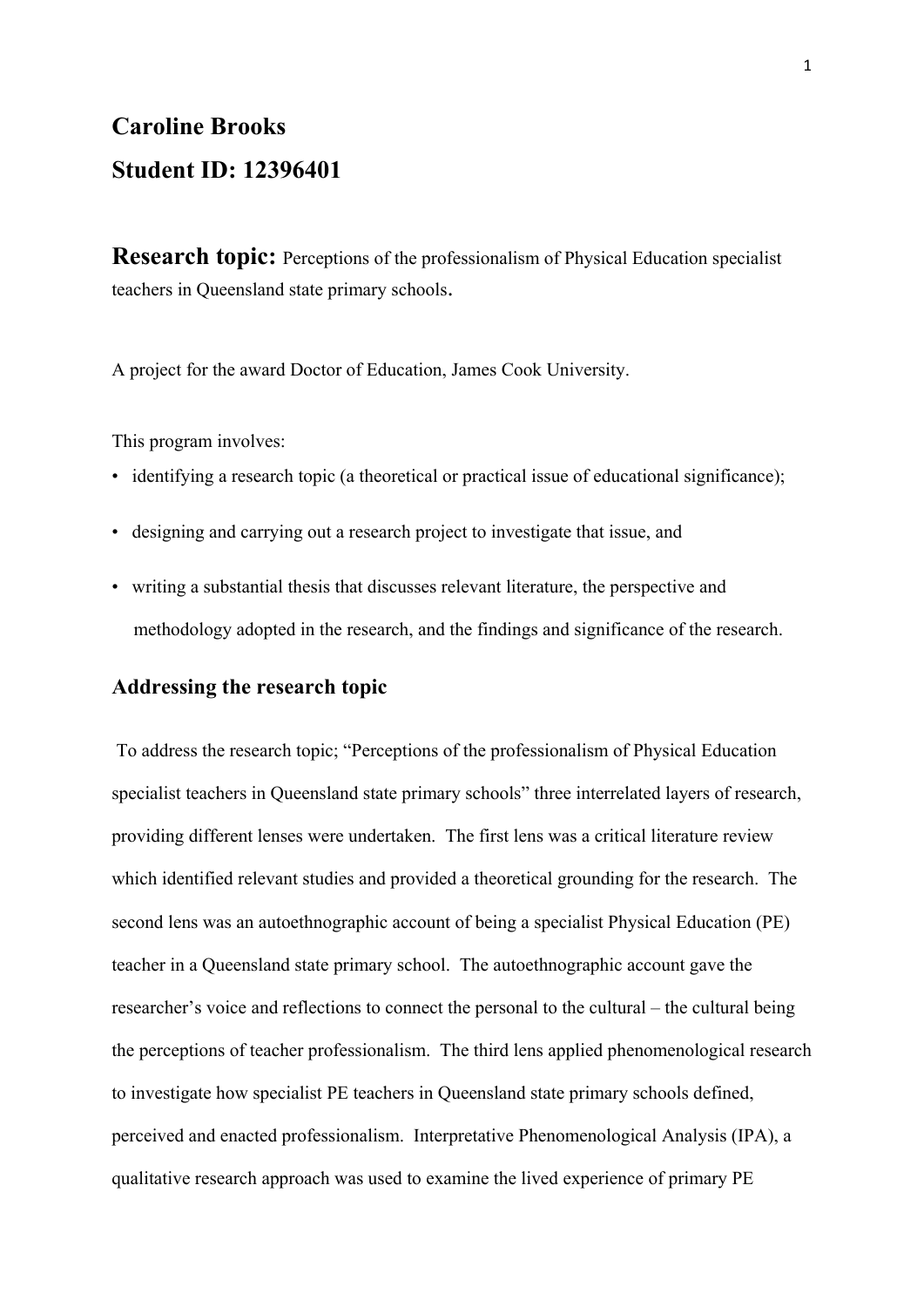specialist teachers in Queensland. These three lenses informed each other in the analysis and the discussion that arose from the analysis.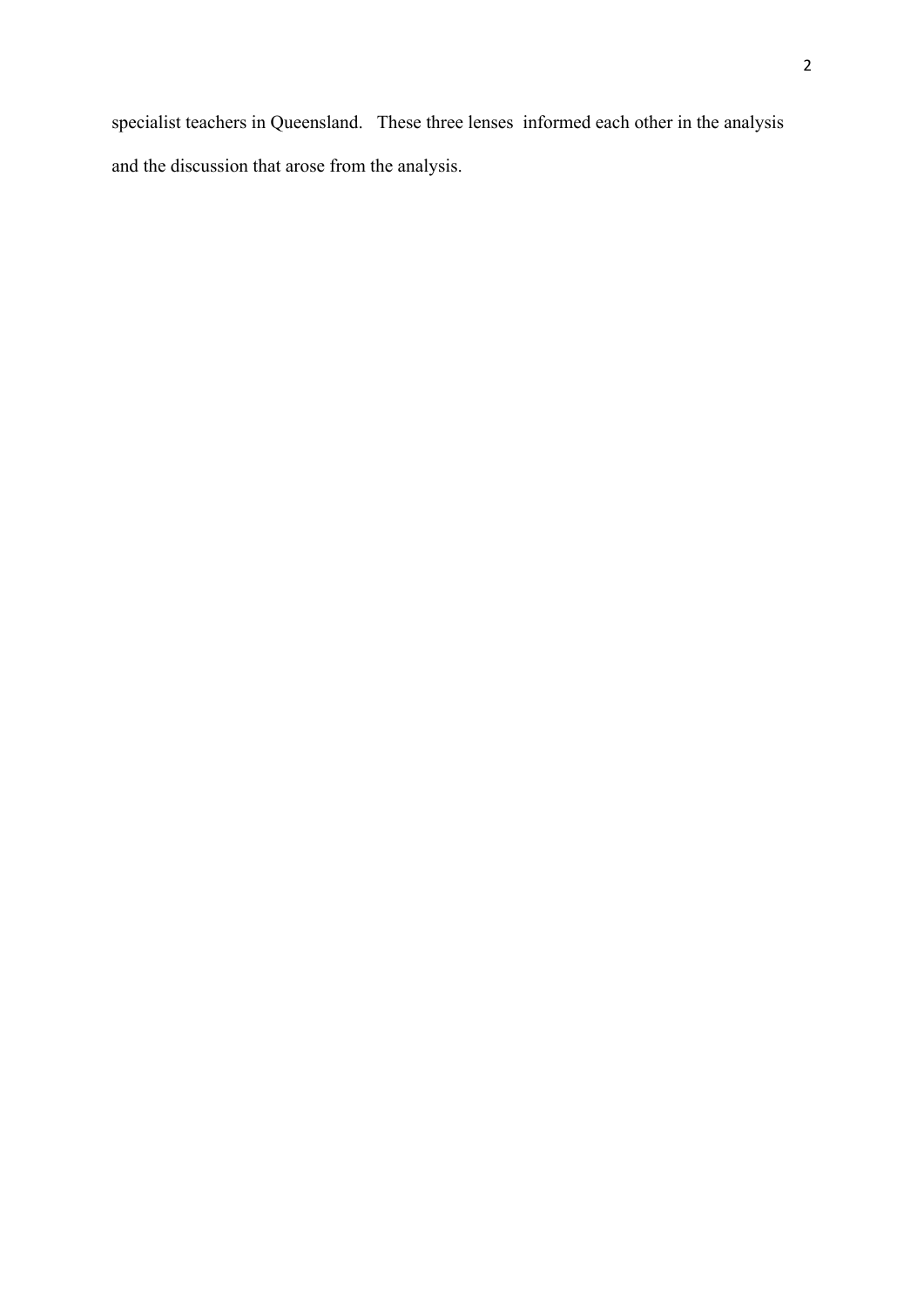# Table of Contents

| Task 2 An autoethnographic account of being a specialist Physical Education teacher |
|-------------------------------------------------------------------------------------|
| Task 3 Dissertation "Professionalism and the primary Physical Education specialist  |
|                                                                                     |
|                                                                                     |
| 15                                                                                  |
|                                                                                     |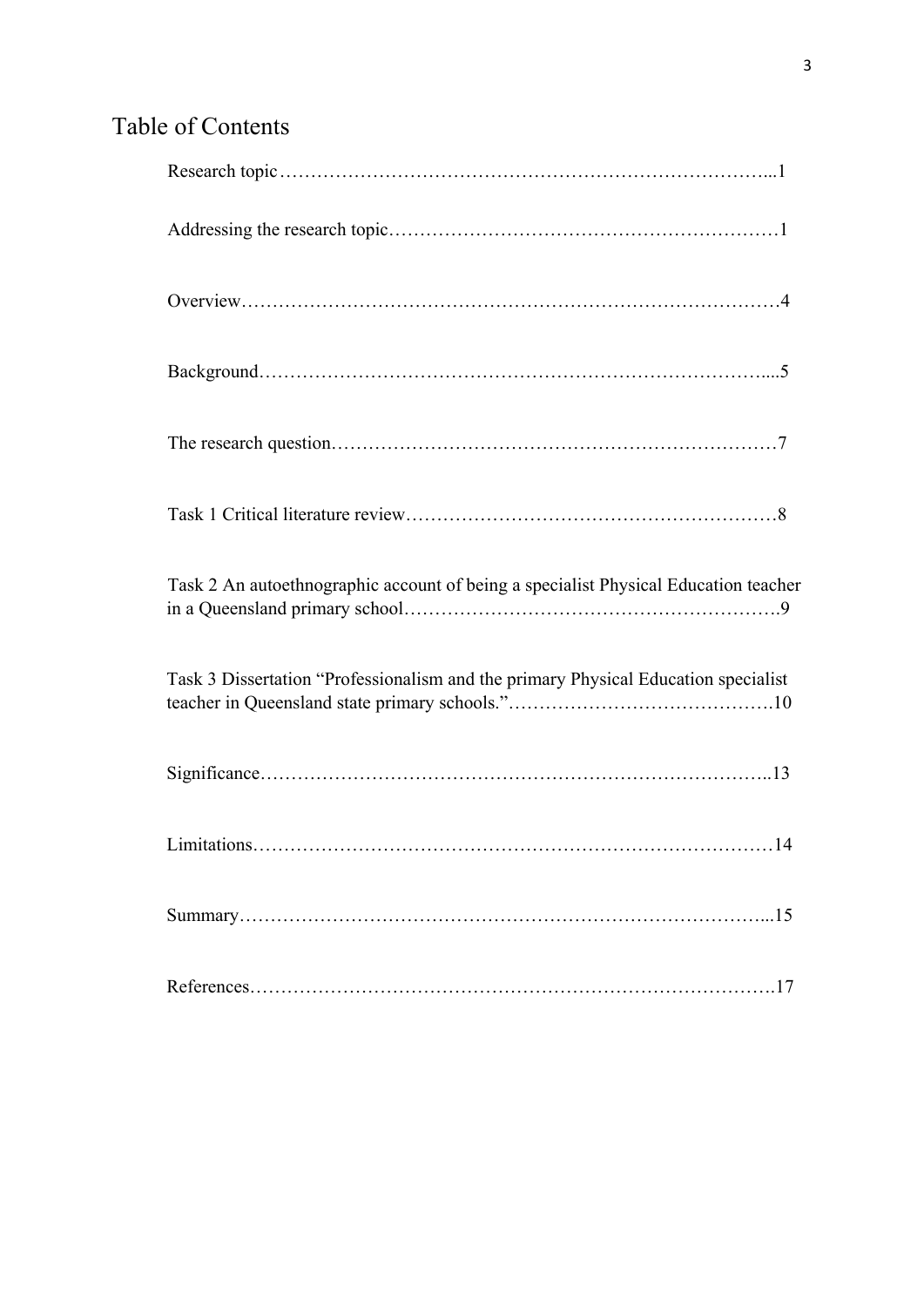### **Overview**

 This overview outlines the thesis requirements for the awarding of the Doctor of Education, James Cook University.

The portfolio of work submitted contains:

- 1. A peer reviewed journal article; "Professional insiders/outsiders? Teacher professionalism and the primary school Physical Education specialist." co-authored with Professor Dinan-Thompson and published in the *Asia-Pacific Journal of Health, Sport and Physical Education* (2013). *4* (3), 235-248. This is a national journal published online by Taylor and Francis on behalf of ACHPER Australia. The article explored the positioning of PE specialist teachers in Queensland state primary schools in discourses of teacher professionalism through a critical analysis of literature on the concept of teacher professionalism, the history of physical education in Queensland state primary schools and the status of the subject. This analysis provided a theoretical grounding that informed further research.
- 2. A peer reviewed journal article; "Insideness and outsideness—an autoethnography of a primary physical education specialist teacher." co-authored with Professor Dinan-Thompson and published in the *European Physical Education Review.* (2015.) *11* (15), 1-15. This is an international journal which publishes contributions from Europe and all regions of the world in the fields of physical education, sport and leisure. This article is an autoethnographic account of the three years the author spent as a PE specialist teacher in a Queensland state primary school. It gives an authentic voice to the perception and enactment of teacher professionalism as experienced by the author. The conceptual framework of Place and Placelessness (Relph, 1976) was used to investigate the places and spaces occupied by a primary PE specialist teacher.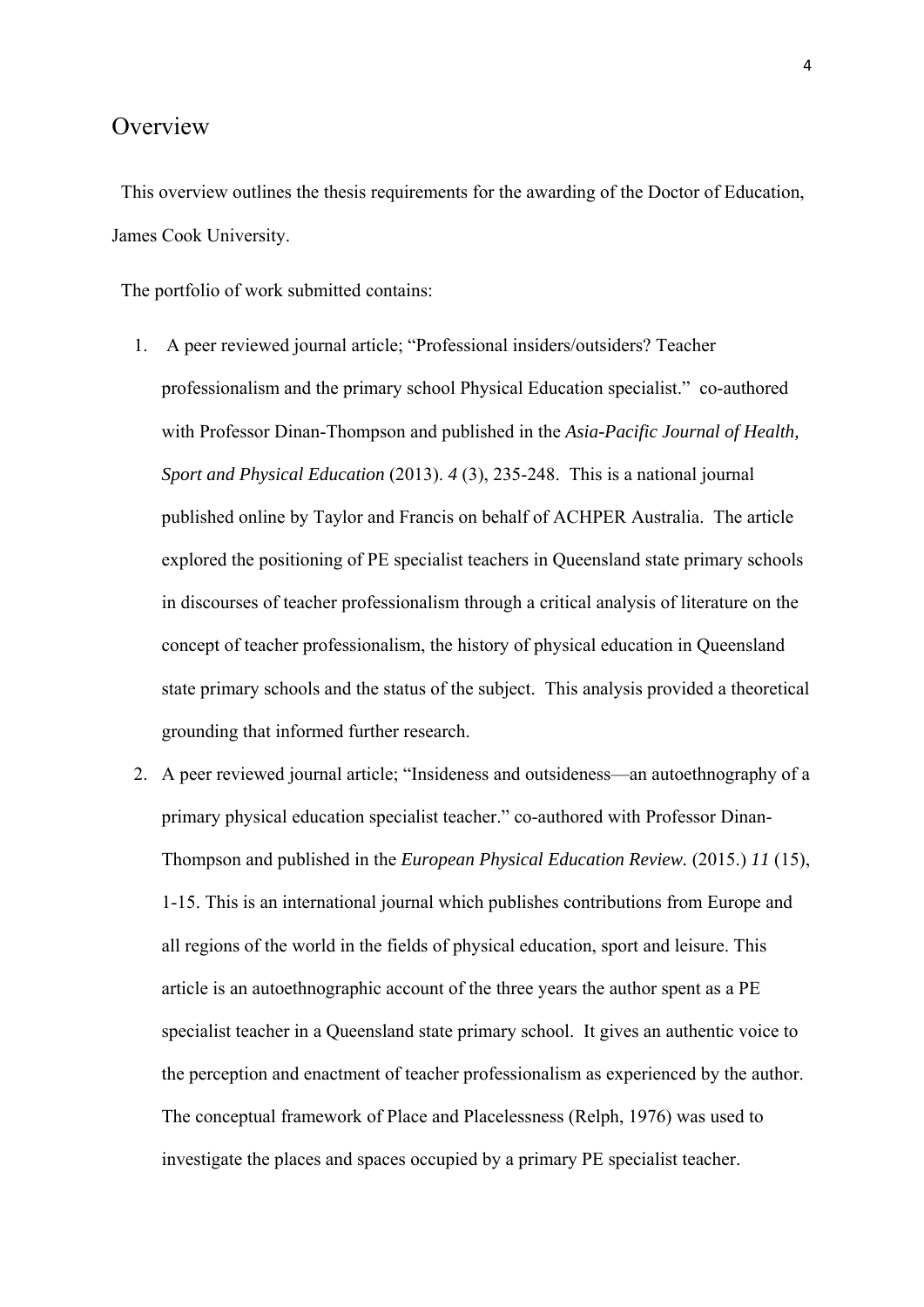3. A Dissertation of 50,000 words on "Professionalism and the primary physical education specialist teacher in Queensland state primary schools."

 The portfolio can be represented through three tasks which are described in the diagram below;



# Background

 Queensland has employed specialist Physical Education (PE) teachers in state primary schools for over sixty years yet there is continued debate on the role of these teachers and the delivery of the subject. The situation in Queensland differs from other states and territories where physical education is delivered by the generalist/classroom teacher. Declining rates of employment for trained physical education teachers have been identified in Australia with "only 35% of primary and 57% of secondary schools employing trained PE teachers"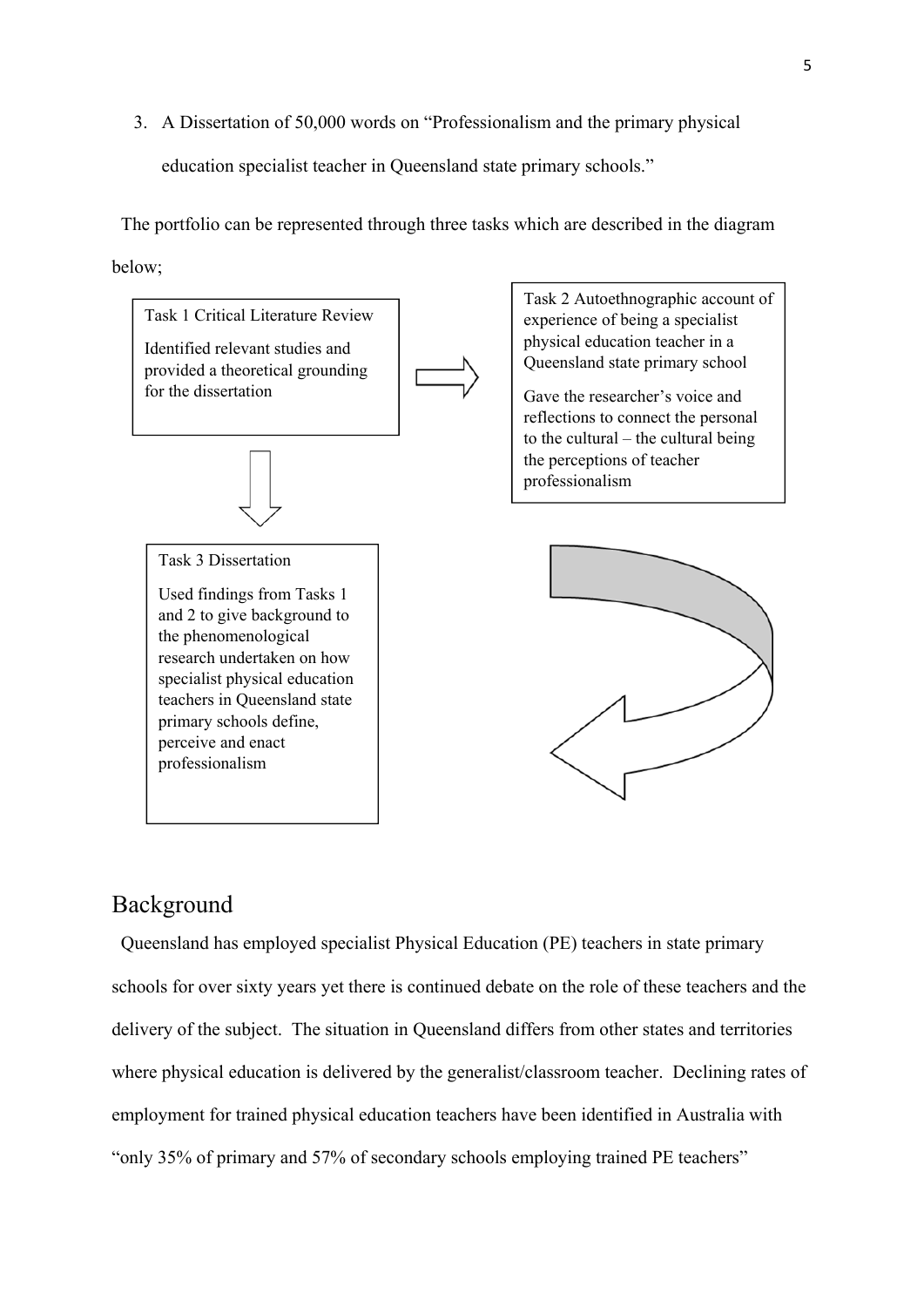(Australian Sports Commission, 2017, p.11). There has been discussion in other state and territories about adopting the Queensland model and employing PE specialist teachers in primary schools (Curry, 2011,2013; Morgan 2008).

 The implementation of a national curriculum; the Australian Curriculum (AC), and the emergence of national standards for teachers; the Australian Professional Standards for Teachers (APST), have contributed to considerations about how teacher professionalism is defined and enacted. Therefore, this research is opportune in that it investigated how recent developments in education in Australia have influenced the definition, perception and enactment of teacher professionalism by an identified teacher group. It could be conjectured that the implementation of a national curriculum which recognised Health and Physical Education (HPE) as a core learning area and the construction of explicit national teacher standards would create opportunities to enhance the teaching of the subject and the professionalism of its practitioners. However, the Australian Sports Commission's *Intergenerational Review of Australian Sport* (2017) stated that; "despite its inclusion in the national and state curriculums, sport and Physical Education (PE) is becoming increasingly marginalised in schools" (p.11). The *Intergenerational Review of Australian Sport* (2017) attributed this marginalisation to a declining rate of trained teachers and lack of systemic support by state education departments. How primary PE specialist teachers in Queensland state primary schools define, perceive and enact professionalism underpins their teaching practice. An examination of the enactment of professionalism as a phenomenon could lead to increased attention on addressing the marginalisation of physical education in primary schools.

 The research topic arose from the observations of the researcher who had made the transition from a secondary school to a primary school setting. The cultural practices surrounding professionalism experienced by the researcher were markedly different in the 6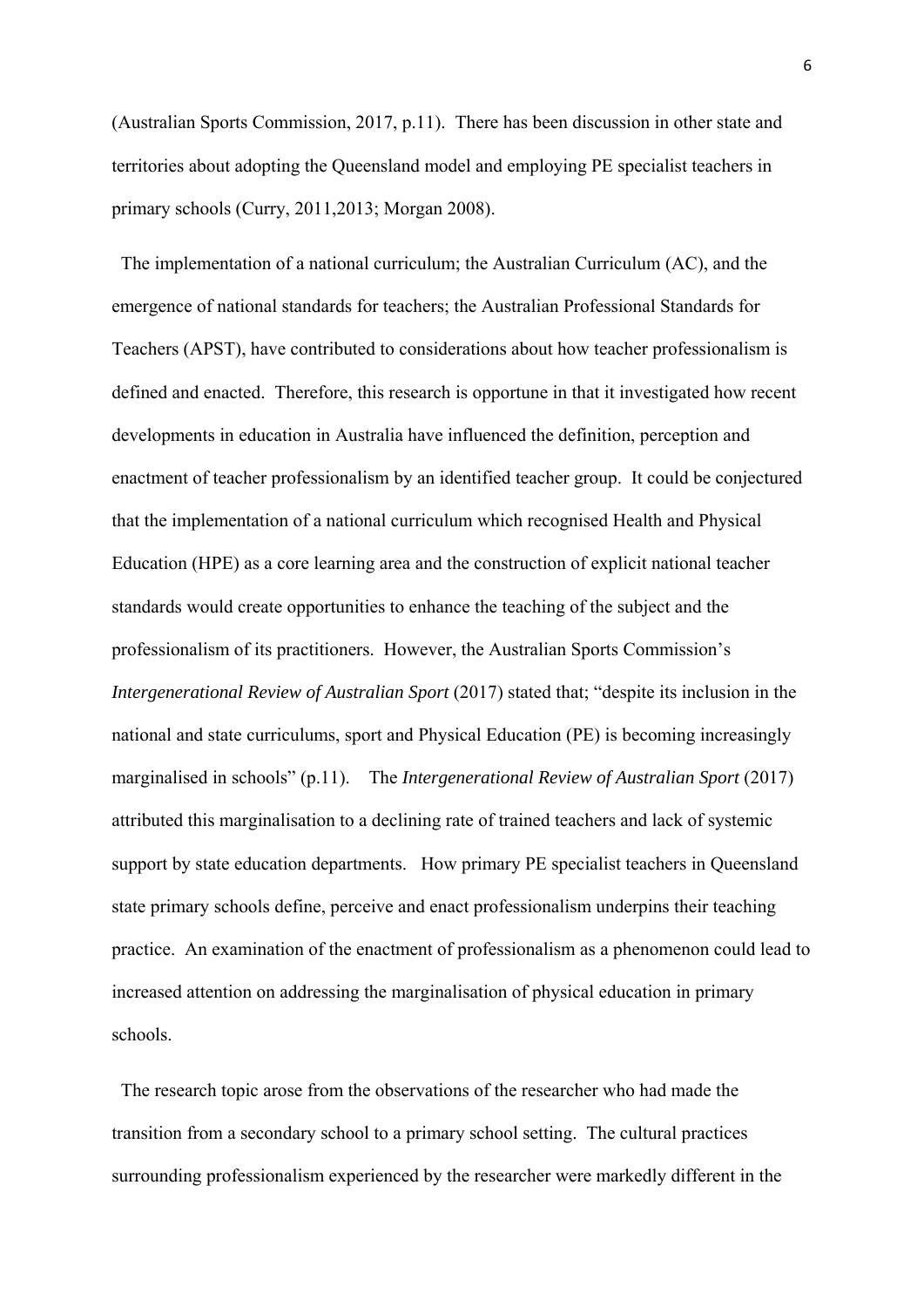primary school from the secondary school. At the time of the researcher's employment in the primary school consultation from educational stakeholders was being sought on proposed national standards for teachers. Due to her position on the executive of a peak professional teachers' association the researcher was asked to contribute to the discussion on national teacher standards. The researcher's placement as a primary PE specialist teacher, the beginnings of a national curriculum, and the conversation around national teacher standards coalesced to suggest a research topic.

# Research Question

 The research question of this study reflected its purpose; to investigate the site and construction of professionalism for primary PE specialist teachers in Queensland state primary schools. The research question was "How does the primary PE specialist define, perceive and enact professionalism?" This question was underpinned by three further questions;

- Where are primary PE specialist teachers located in the contested area of teacher professionalism?
- What does professionalism mean to the primary PE specialist teacher, and how do they demonstrate it? (How do they define and enact professionalism?)
- Does the perception of professionalism by primary PE specialist teachers affect how they operate in the school setting?

These questions were informed by the literature review, an autoethnographic account by the researcher, and phenomenological research methods.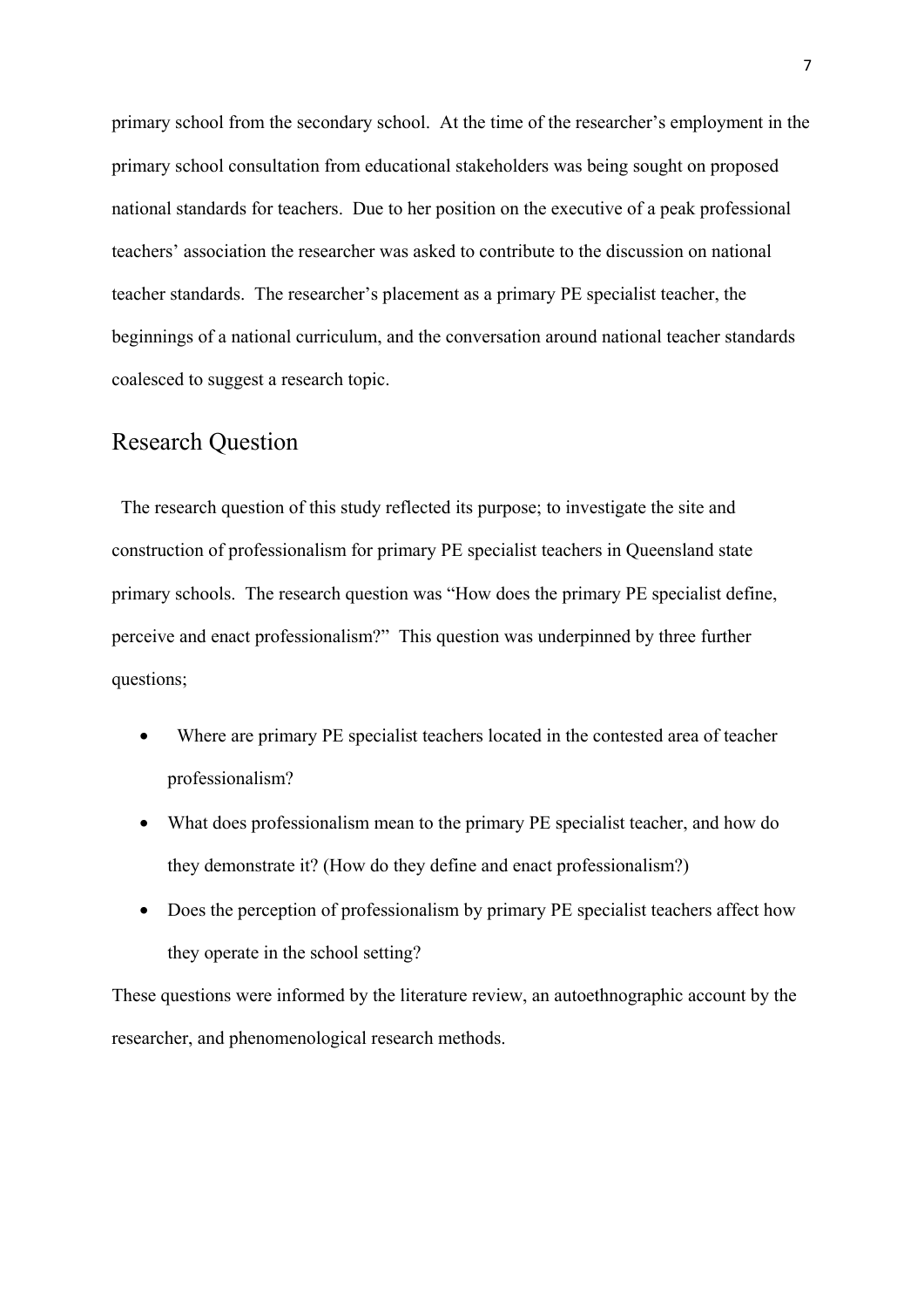### Task 1 Critical literature review

 The critical literature review provided a theoretical grounding for Tasks 2 and 3. Three strands of literature were investigated. The first strand related to understandings of teacher professionalism. The area of teaching professionalism is "a site of struggle over meaning among its various constituencies" (Sachs, 2003, p.17) and the site of professionalism within education has been described as "contested, unstable and contradictory" (Bloomfield, 2006, p.2-3). This research project employed an understanding of teacher professionalism as an entity (Evans, 2008) and drew on the work of Sachs (2003) to investigate two discourses of teacher professionalism; managerial and democratic.

 Managerial professionalism is shaped by a neoliberalist agenda which has applied market principles to educational practice. Democratic professionalism supports inclusivity, collaboration, being proactive and enquiry oriented research and actions. While they differ, they are not mutually exclusive in enactment.

 The second strand of literature gave a historical perspective on education in Queensland, with particular reference to changes and developments in primary school physical education and the role of the primary PE specialist teacher in state schools.

 The third strand of literature examined the status of physical education, both nationally and internationally. The examination of literature found that while physical education was accorded the status of a fundamental right (United Nations Educational, Scientific and Cultural Organization, 1978) and identified as a core learning area in the Australian Curriculum (Ministerial Council for Education, Early Childhood Development and Youth Affairs, 2010) it remained marginalised, under-resourced and of low status compared to other subjects. The low status conferred on physical education had ramifications for the perception and enactment of professionalism by its practitioners.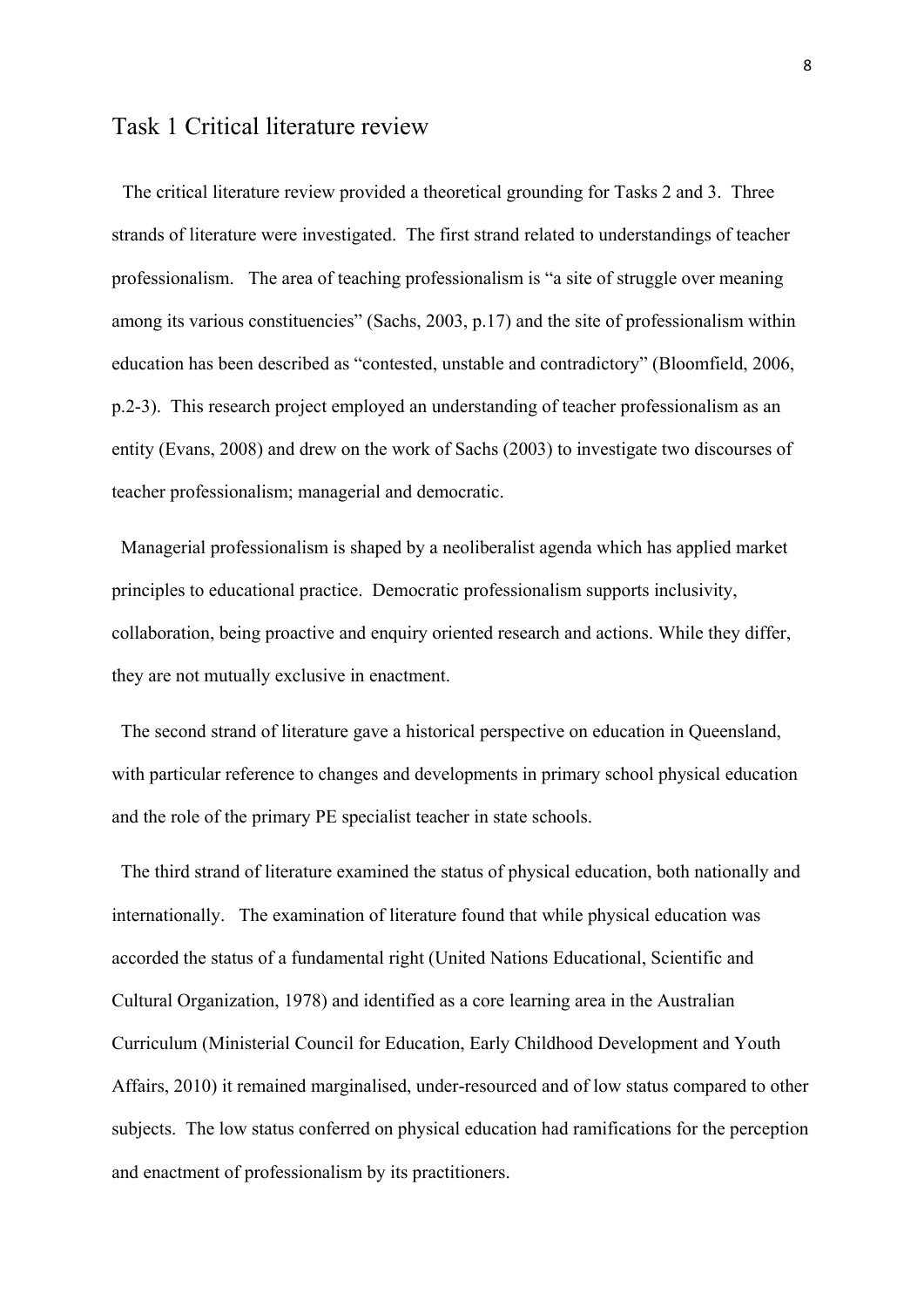The three strands of the critical literature review interwove to illuminate the position of the primary PE specialist teacher in Queensland state schools and provided a background to the researcher's understandings of teacher professionalism. The critical literature review gave direction on approaches to answering the research question.

# Task 2 An autoethnographic account of being a specialist Physical Education teacher in a Queensland primary school

 The Doctor of Education, James Cook University, sees the teacher as researcher. Autoethnography, as a qualitative research method, uses autobiographical personal narrative to examine a phenomenon, it is a "specific form of critical enquiry that is embedded in theory and practice" (McIlveen, 2008, p.3) and it "… displays multiple layers of consciousness, connecting the personal to the cultural" (Ellis & Bochner, 2000, p.739). As a research method autoethnography allowed the researcher to share reflections on professionalism through her lived experience of teaching physical education in a Queensland state primary school.

 To provide a conceptual framework that would assist in understanding the researcher's experiences the work of Relph (1976) was utilised. Relph's *Place and Placelessness* gave a "phenomenology of place" (Seamon and Sowers, 2008, p. 43) which informed the approach to answering the research question in Task 3. Relph identified three elements to place; the physical setting, the activities developed there and the meanings of these activities (Miceli & Hernandez, 2011, 7). Through telling her stories the researcher explored the relationship of professionalism to these elements.

 The researcher identified placelessness as impacting on her role as a primary PE specialist teacher and felt constrained in enacting democratic professionalism. The existence of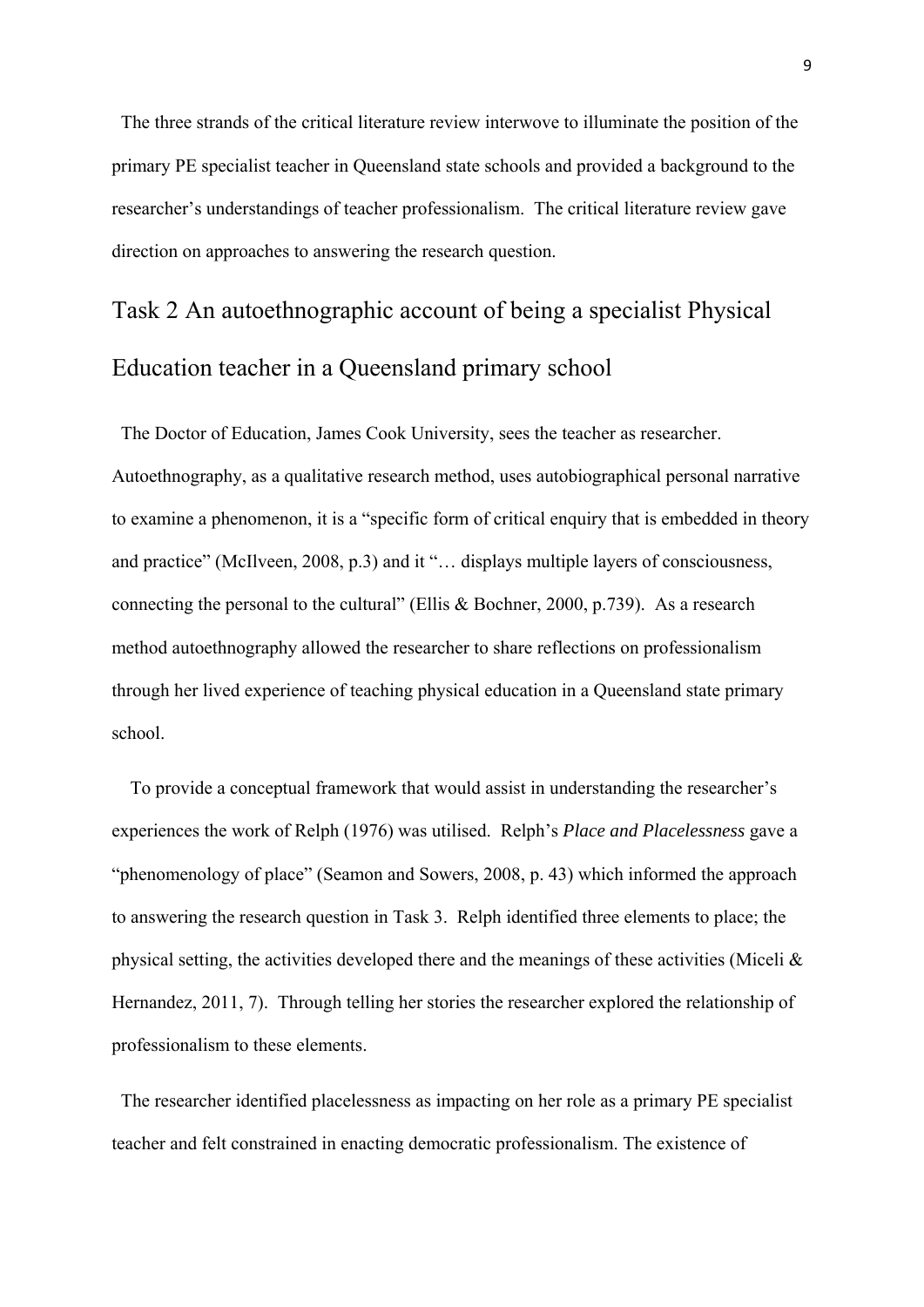performance cultures, lack of professional development opportunities and feelings of isolation were all factors in contributing to her placelessness.

 The disputed meaning of teacher professionalism, the historical developments in physical education in Queensland and the low status of physical education examined in the critical literature review were evidenced in the autoethnographic account.

# Task 3 Dissertation "Professionalism and the primary Physical Education specialist teacher in Queensland state primary schools."

 The dissertation adopted a phenomenological approach to answering the research question. Interpretative Phenomenological Analysis (IPA) was the methodology selected because it; "seeks to explore participants' personal lived experiences" (Finlay, 2009, p.8) and recognises that people make sense of their significant experiences. The interpretative process of this methodology is the application of hermeneutics; a branch of knowledge that seeks to interpret texts. The analysis element encompasses interpretation and recognises that the researcher is central to both processes. Hence, the researcher's assumptions are acknowledged as part of the cyclical process of interpretation and analysis in IPA.

 IPA originated in psychology and takes a real-world rather than a transcendental position. This approach is suited to addressing the research question because "IPA researchers are especially interested in what happens when the everyday flow of lived experience takes on a particular significance for people" (Smith, Flowers & Larkin, 2009, p.1). Professionalism is defined, perceived and enacted through the everyday experiences of teaching primary physical education.

 In this research project semi-structured interviews were used to collect information from five participants who had experience as primary PE specialist teachers in Queensland state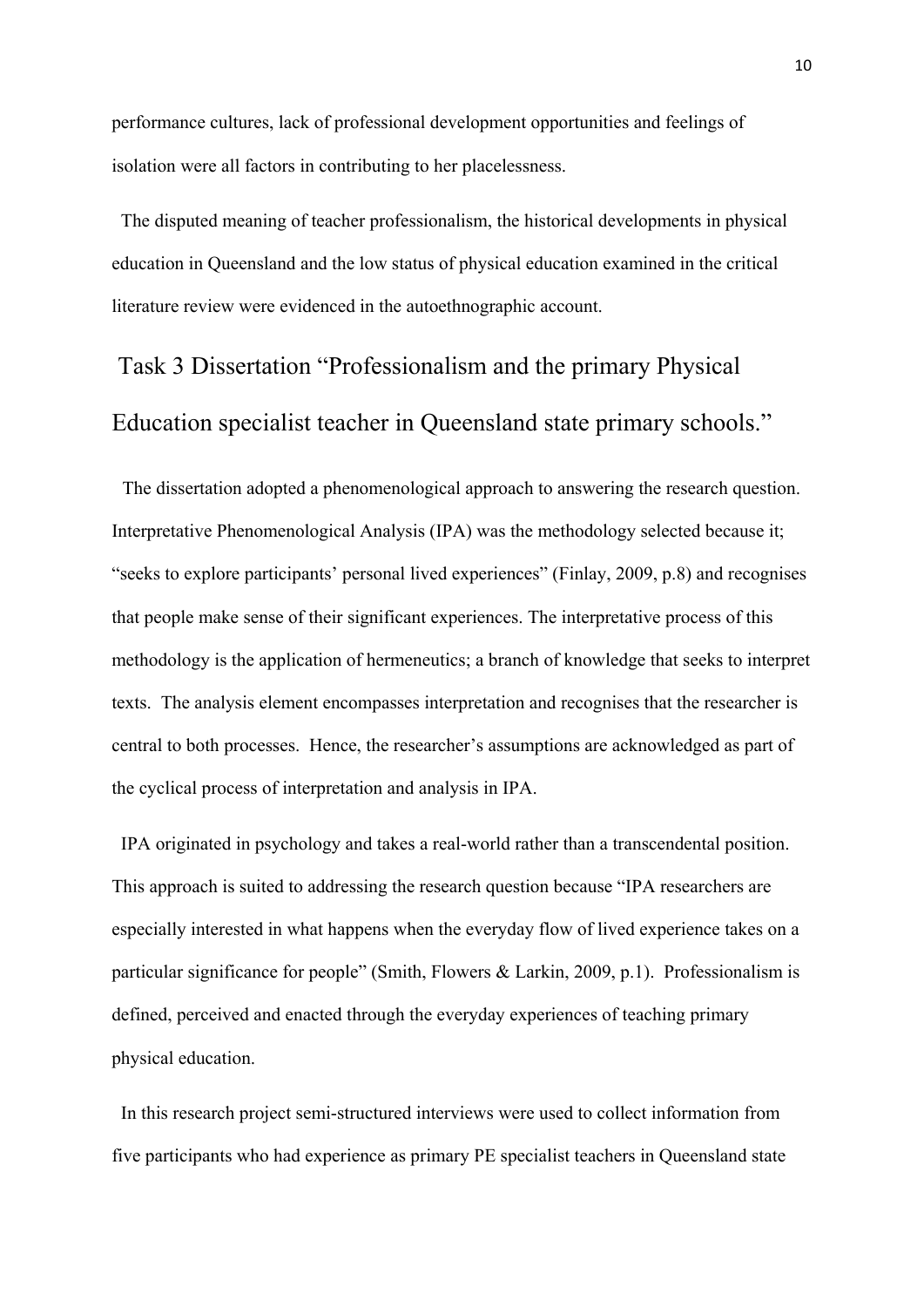schools. In IPA studies semi-structured interviews are the usual method employed to facilitate participants to talk about their lived experiences. Participant numbers are kept small as IPA is committed to idiography, where there is a focus on the individual, and on the particular which allows for a deeper analysis of texts.

 The participants in this research project were selected through purposive sampling and represented five different career stages; pre-service, approximately five years experience, approximately ten years experience, over twenty years experience and former experience as a primary PE specialist teacher but now working in another position. The rationale for this selection was to reflect the career stages of the APST; Graduate, Proficient, Highly Accomplished and Lead and to ascertain if years experience as a primary PE specialist teacher influenced the perception and enactment of professionalism.

 The participants interviews were transcribed and analysed following an IPA process where a hermeneutic circle was used to identify emergent themes. Mapping and matching the emergent themes resulted in the production of two super-ordinate themes; *Professionalism as a personal responsibility* and *Physical Education as the other.* Supporting the super-ordinate themes are subordinate themes which are listed below;

#### *Professionalism as a personal responsibility*

- *individual attributes;*
- *seeking currency;*
- *the primary PE specialist teacher as role model.*

#### *Physical Education as the other*

• *perception of the subject by others (administration, classroom teachers, students, parents);*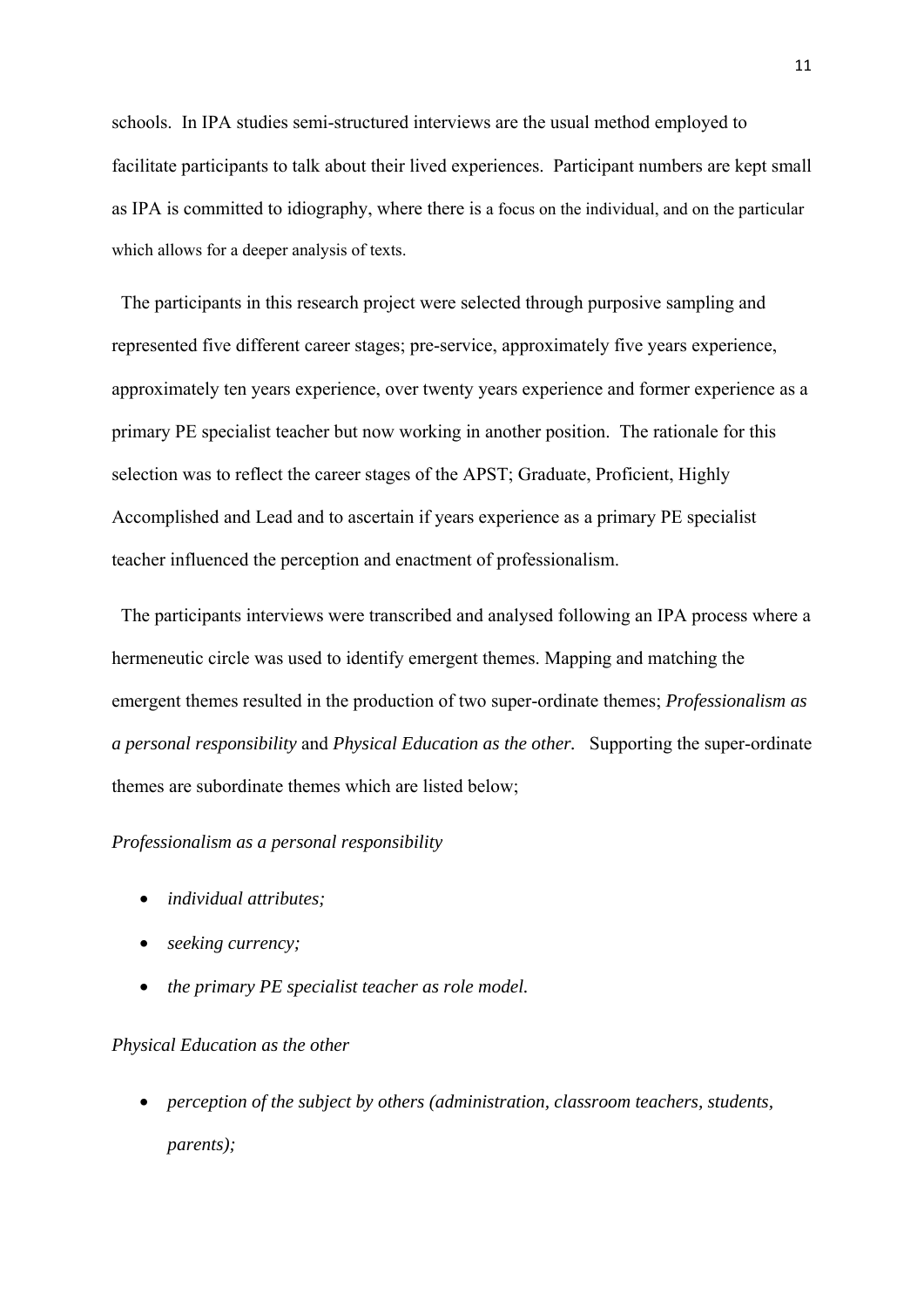- *the blurring of sport and physical education;*
- *the relationship of physical education, non-contact time and professionalism;*
- *the impact of performance and performativity.*

The subordinate themes were dependent on each other, and provided a foundation for a super-ordinate theme. The interdependent relationship of the subordinate theme was represented as a structure of Jenga blocks (from p.133 of dissertation: Figure 3 Relationship of super-ordinate and subordinate themes.). The subordinate themes represented by yellow, orange and pink blocks support, and are dependent on each other and provide a foundation for a super-ordinate theme represented by a blue block.



(Turning it home, 2014, retrieved from http://www.turningithome.com/2014/01/diy-colorfuljenga-blocks.html)

 IPA follows a practice of connecting super-ordinate and subordinate themes to existing literature and discussing this relationship. The existing literature on teacher professionalism had identified the influence of neoliberalism on managerial professionalism. In this research project the participants' perception, of teacher professionalism was managerial in nature. The definition of professionalism as the enactment of a collection of personal attributes and the absence of a collective view of professionalism for primary PE specialist teachers indicated a controlled and compliant professionalism as described by Sachs (2012). The historical developments of physical education in Queensland had resulted in primary PE specialist teachers being subject to competing and fragmented discourses of teacher professionalism.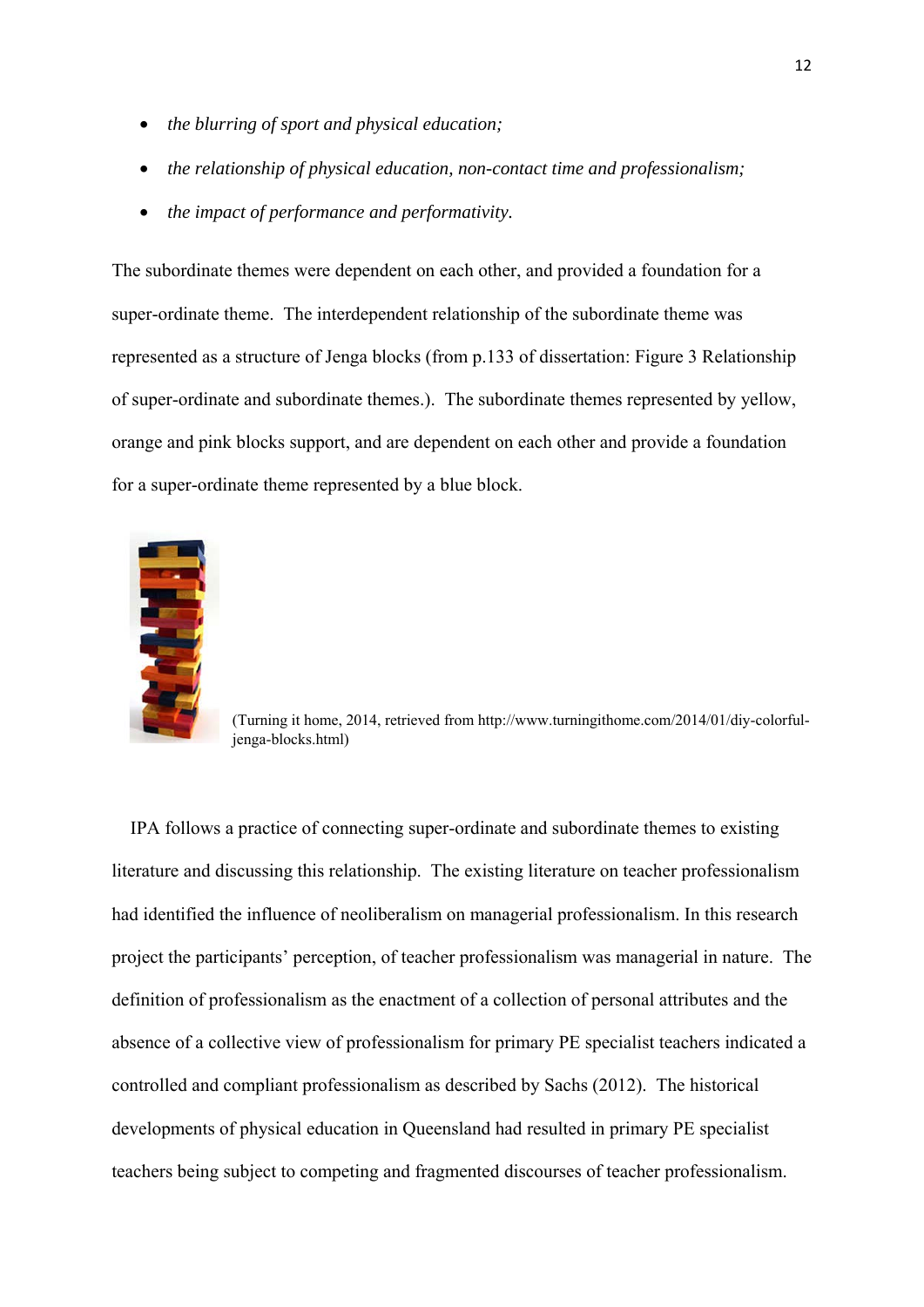The low status of physical education was a factor in the enactment of professionalism. This low status was evidenced in the super-ordinate theme; *Physical education as the other.*

 The researcher's assumptions were confirmed in the subordinate themes with one example being that non-contact time would be identified as an issue in the perception and enactment of professionalism. There were contradictions that emerged from the research. The implementation of the Australian Curriculum: Health and Physical Education (AC:HPE) was identified as providing opportunities to enact democratic professionalism but participants had little knowledge on the construction of the AC:HPE or its underlying philosophy. Only one of the participants was aware of the APST, yet they were written to guide the enactment of professionalism. A finding that transpired was that primary PE specialist teachers reinforced their otherness through their labelling of subjects and students.

 A more aspirational enactment of professionalism by primary PE specialist teachers in Queensland state schools may be achieved by increasing the opportunities for primary PE specialist teachers to meet, discuss different types of professionalism, and collaborate to create and share knowledge. Such opportunities may lead to a democratic professionalism which sees knowledge creation and transformative practice enhancing the teaching of physical education in primary schools.

## Significance

 Over the course of this research project papers and reports were produced that had relevance to the project. The United Nations Educational, Scientific and Cultural Organization (UNESCO) produced a policy document; *Quality Physical Education* (2015) which gave guidelines to policy makers to "inform the provision of quality physical education across the full range from early years through secondary education" (p.5). In 2014 there was a review of the Australian Curriculum initiated by the then Federal government in response to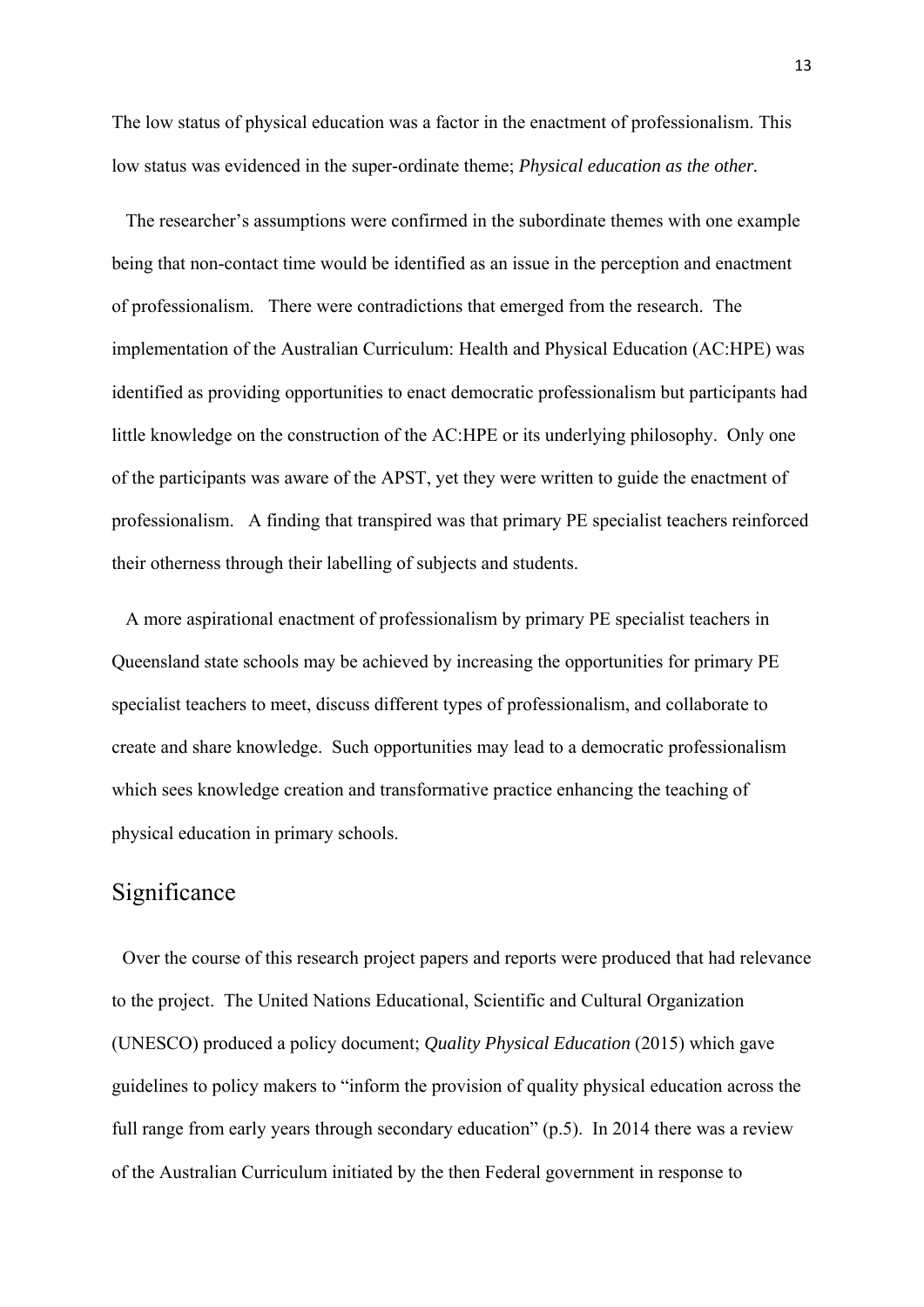concerns expressed by principals that the primary school curriculum was crowded. Reports on the physical activity of Australian children were produced in 2014, 2015 and 2016 by Active Healthy Kids Australia. ACHPER Australia promoted the importance of physical education in the Australian primary school curriculum with the production of position statements and identified the challenges it faced (Turner, 2015).

 This research is timely and significant because of the continued implementation of the AC: HPE and the discussions occurring about the employment of PE specialists in primary schools (Australian Sports Commission, 2017; Curry, 2011, 2013). *Quality Physical Education* (UNESCO, 2015) called for a focus on primary school physical education and who teaches it. This research project identified a lack of clarity about the role of the primary PE specialist teacher and factors that compromised the enactment of democratic professionalism such as limited professional development opportunities and the relationship of primary physical education with non-contact time. For the principles of *Quality Physical Education* (UNESCO, 2015) to be actioned the findings of this research project should be made available to both practitioners and those responsible for policy making in education. How professionalism is defined, perceived and enacted by primary PE specialist teachers has direct implications for how they teach physical education to students. The research project's findings have relevance nationally and internationally as systems make decision about the employment of specialists in primary schools.

## Limitations

 It could be argued that the small number of participants (six in total) in this study is a limitation. The numbers include the researcher who produced an autoethnographic account of her life experiences as a primary PE specialist teacher. While autoethnography has been criticised for not collecting information from identified groups in field studies, it does place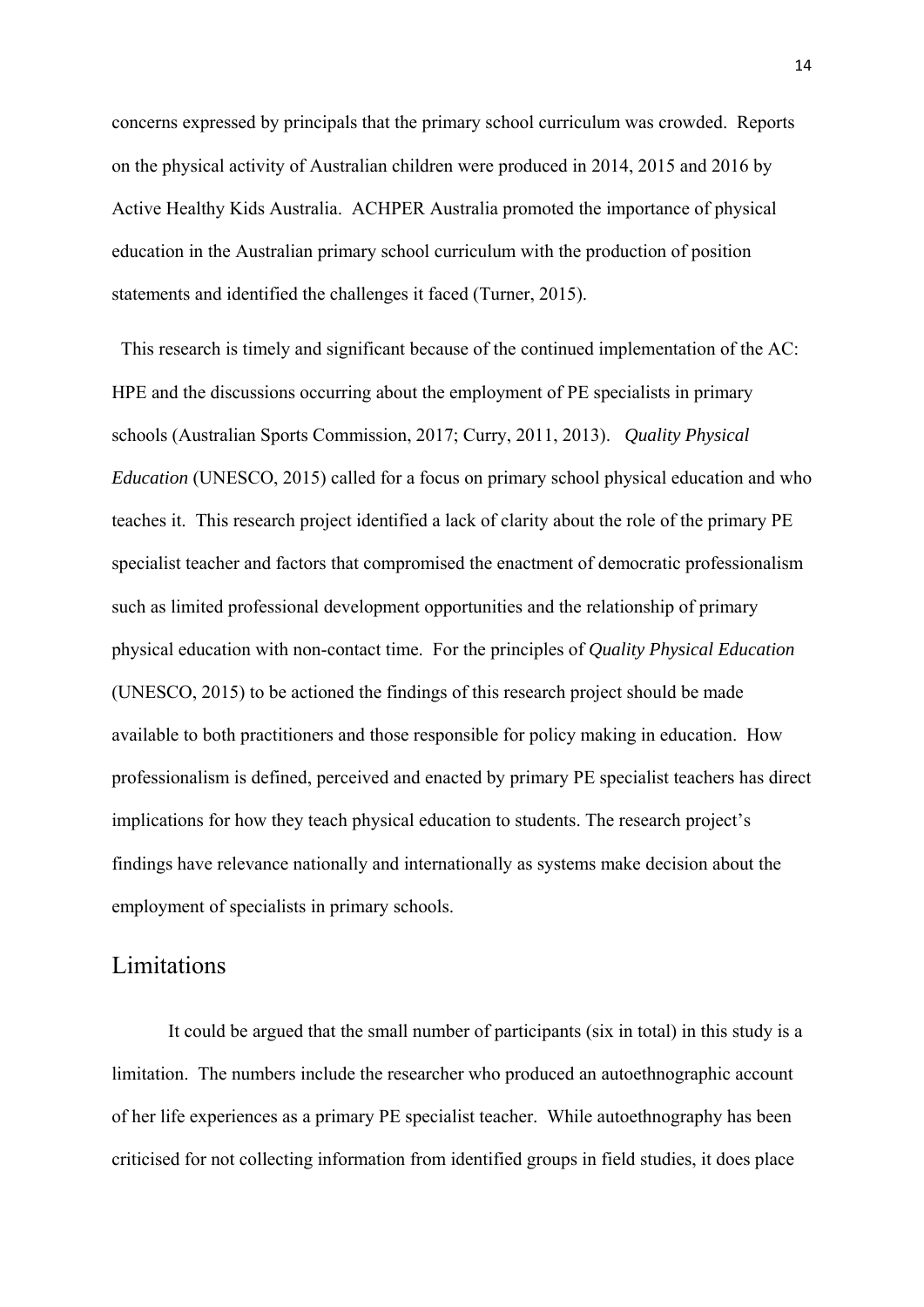the researcher in the culture or situation studied. IPA is committed to idiography where small, purposely selected samples with a specific focus or situation are researched. Both autoethnography and IPA are concerned with lived experiences and allow for a deep analysis of information. Both research approaches generate discussions which can be applied to larger cohorts.

 Another limitation is that five of the six participants in the research project were Department of Education and Training (DET), Queensland employees and information collection took place in Queensland and gave a Queensland experience. However, debate about the placement and position of primary PE specialist teachers is a worldwide occurrence and teacher professionalism can be viewed as individual, local and collective.

 A criticism and possible limitation is the accusation of researcher bias which could be levelled at this research project. Both autoethnography and IPA acknowledge that the researcher cannot be removed from the research. In this research project the assumptions of the researcher are stated and referenced against the findings to give transparency.

### Summary

 The project adopted three lenses to investigate the research topic on the perception of professionalism of Physical Education specialist teachers in Queensland state primary schools. The lens of a critical literature review foregrounded the study, a personal lens was applied by the researcher in her exploration of her lived experience as a primary PE specialist teacher, and the lived experiences of other PE specialist teachers in Queensland state primary schools provided a cultural lens. The three lenses give a layered approach to the project while having commonalities. Both autoethnography and IPA are concerned with lived experience and both have a dynamic relationship between the part and the whole through connecting the personal to the cultural. Smith, Flowers and Larkin (2009) described the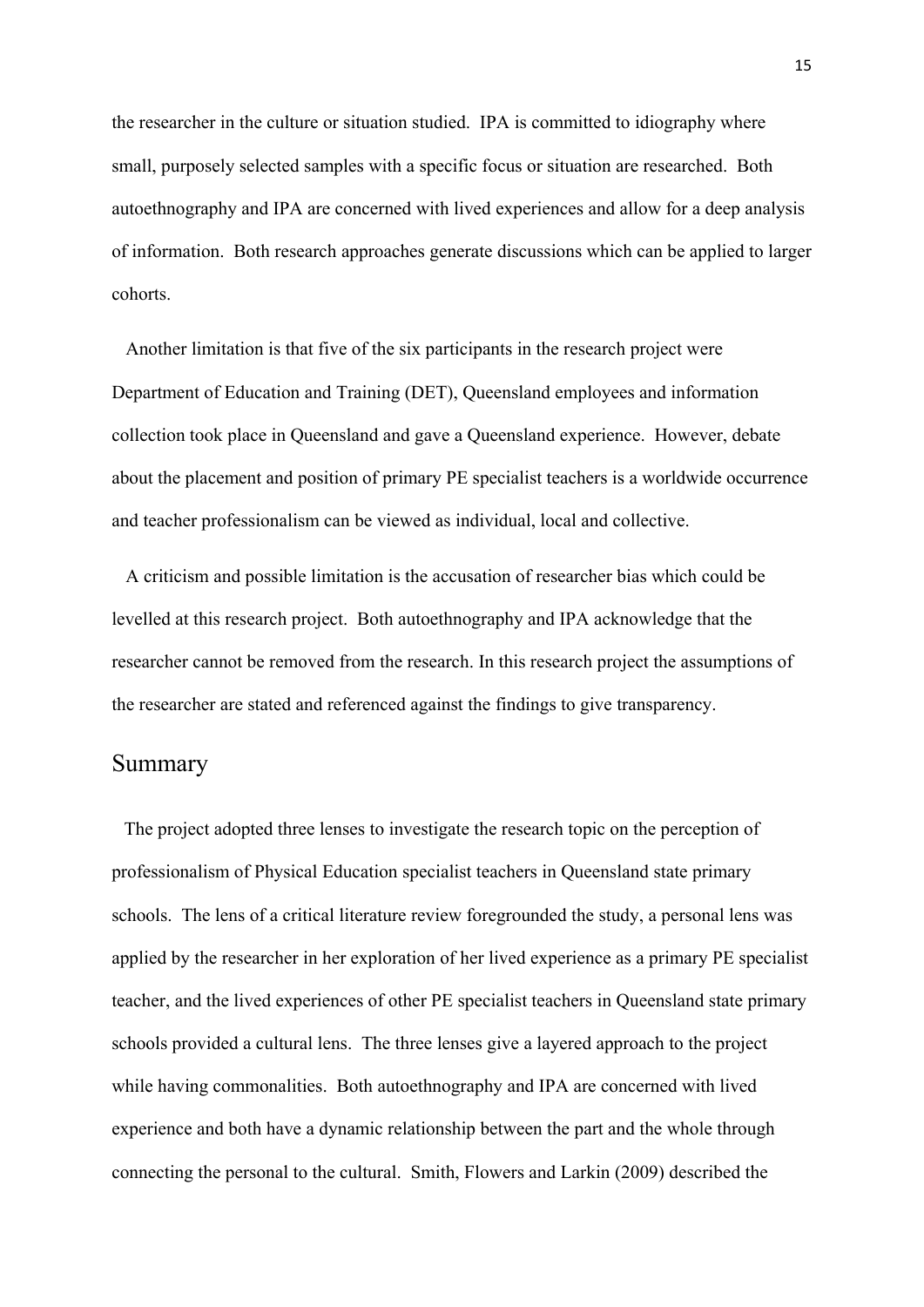relationship between the part and the whole as, "to understand any part, you look to the whole; to understand the whole you look to the parts (p.28). In autoethnography and IPA the relationship between the text and the researcher is one where they inform one another. The researcher brings their biography to the text and the text changes the researcher's biography. In this research project the critical literature review, the lived experience of the researcher as a primary PE specialist teacher and the life experiences of the participants coincided to produce confirmations, contradictions and new insights.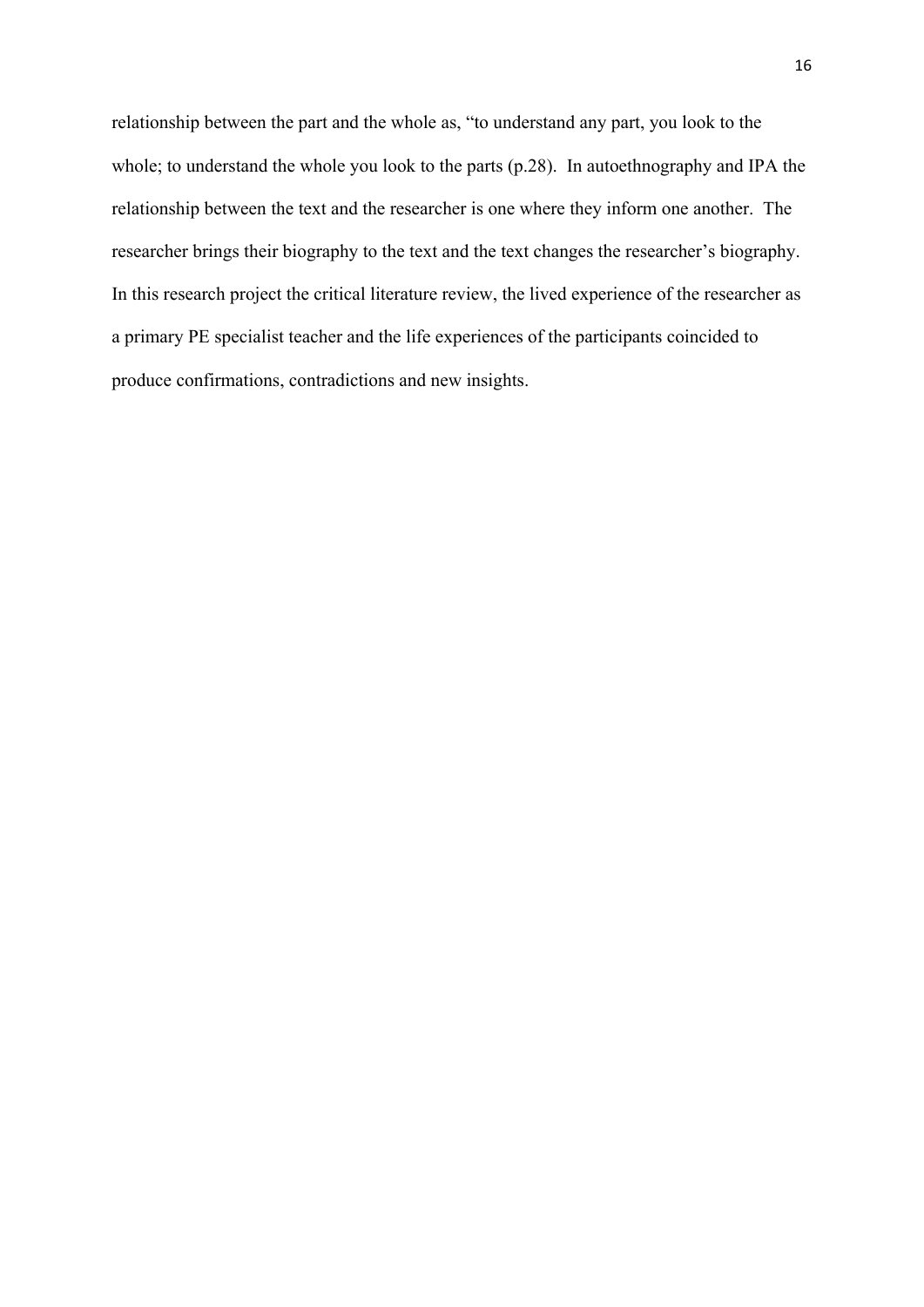### References

Active Healthy Kids Australia. (2014). *Is Sport Enough? The 2014 Active Healthy Kids Australia Report Card on Physical Activity for Children and Young People.* 

Adelaide, South Australia: Active Healthy Kids Australia.

 Active Healthy Kids Australia. (2015). *The Road Less Travelled: The 2015 Active Healthy Kids Australia Progress Report Card on Active Transport for Children and Young People.* Adelaide, South Australia: Active Healthy Kids Australia.

 Active Healthy Kids Australia. (2016*). Physical Literacy: Do Our Kids Have All the Tools? The 2016 Active Healthy Kids Australia Report Card on Physical Activity for Children and Young People.* Adelaide, South Australia: Active Healthy Kids Australia.

 Australian Curriculum and Reporting Authority. (2011). *Structure of the Australian Curriculum,* Information Sheet. Retrieved from

http://www.acara.edu.au/\_resources/Structure\_of\_the\_Australian\_Curriculum\_2011.pdf Australian Government, (2014). *Review of the Australian Curriculum Final Report*. Retrieved from https://docs.education.gov.au/node/36269

Australian Sports Commission. (2017). *Intergenerational review of Australian sport*. Canberra, Australia, Australian Sports Commission. Retrieved from https://www.ausport.gov.au/nationalsportsplan/home/second\_row\_content/resources/Intergen erational\_Review\_of\_Australian\_Sport\_2017.pdf

Bloomfield, D. (2006). *A new discourse for teacher professionalism: Ramsey, standards and accountability.* Paper presented at AARE 2006 International education research conference, Adelaide: AARE. Retrieved from http://www.aare.edu.au/06pap/blo06777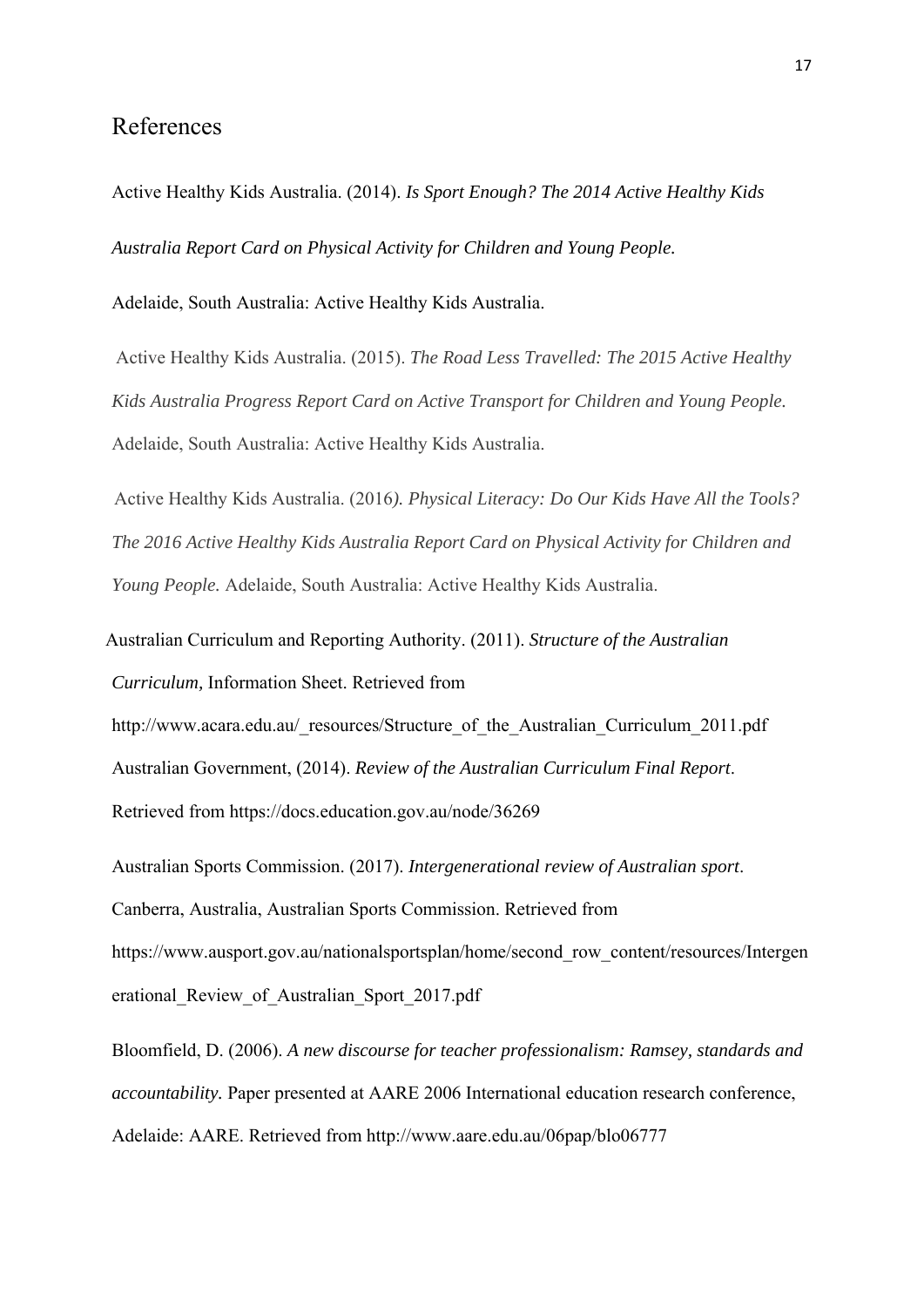Curry, C. (2011, March 20). *Why public primary schools are desperate for specialised PE teachers.* [Web log comment]. Retrieved from https://learning21c.wordpress.com/2011/03/20/why-public-primary-schools-are-desperatefor-specialised-pe-teachers/

Curry, C. (2013, April 26). *Why public primary schools need specialist PE teachers.* [Web log comment]. Retrieved from https://www.achper.org.au/blog/blog-why-public-primaryschools-need-specilist-pe-teachers

Ellis, C., & Bochner, A. (2000). Autoethnography, personal narrative, reflexivity; researcher as subject. In: N. Denzin & Y. Lincoln (Eds.), *Handbook of qualitative research*. 2nd ed. (pp. 733- 768). London: Sage.

Evans, L. (2008) Professionalism, professionality and the development of education professionals. *British Journal of Educational Studies, 56*(1), 20-38. Retrieved from http://eprints.whiterose.ac.uk/4077/

Finlay, D. (2009). Debating Phenomenological Research Methods. *Phenomenology & Practice,* 3 (1.) 6-25. Retrieved from

https://ejournals.library.ualberta.ca/index.php/pandpr/article/viewFile/19818/15336McIlveen, P. (2008). Autoethnography as a method for reflexive research and practice in vocational psychology. *Australian Journal of Career Development,* 17(2), 13-20. Retrieved from http://citeseerx.ist.psu.edu/viewdoc/download?doi=10.1.1.585.4287&rep=rep1&type=pdf Ministerial Council for Education, Early Childhood Development and Youth Affairs. (2010). Third MCEECDYA Meeting. Communique. 15 April 2010. Sydney: MCEECDYA. Retrieved from https://ministers.employment.gov.au/gillard/communique-third-mceecdyameeting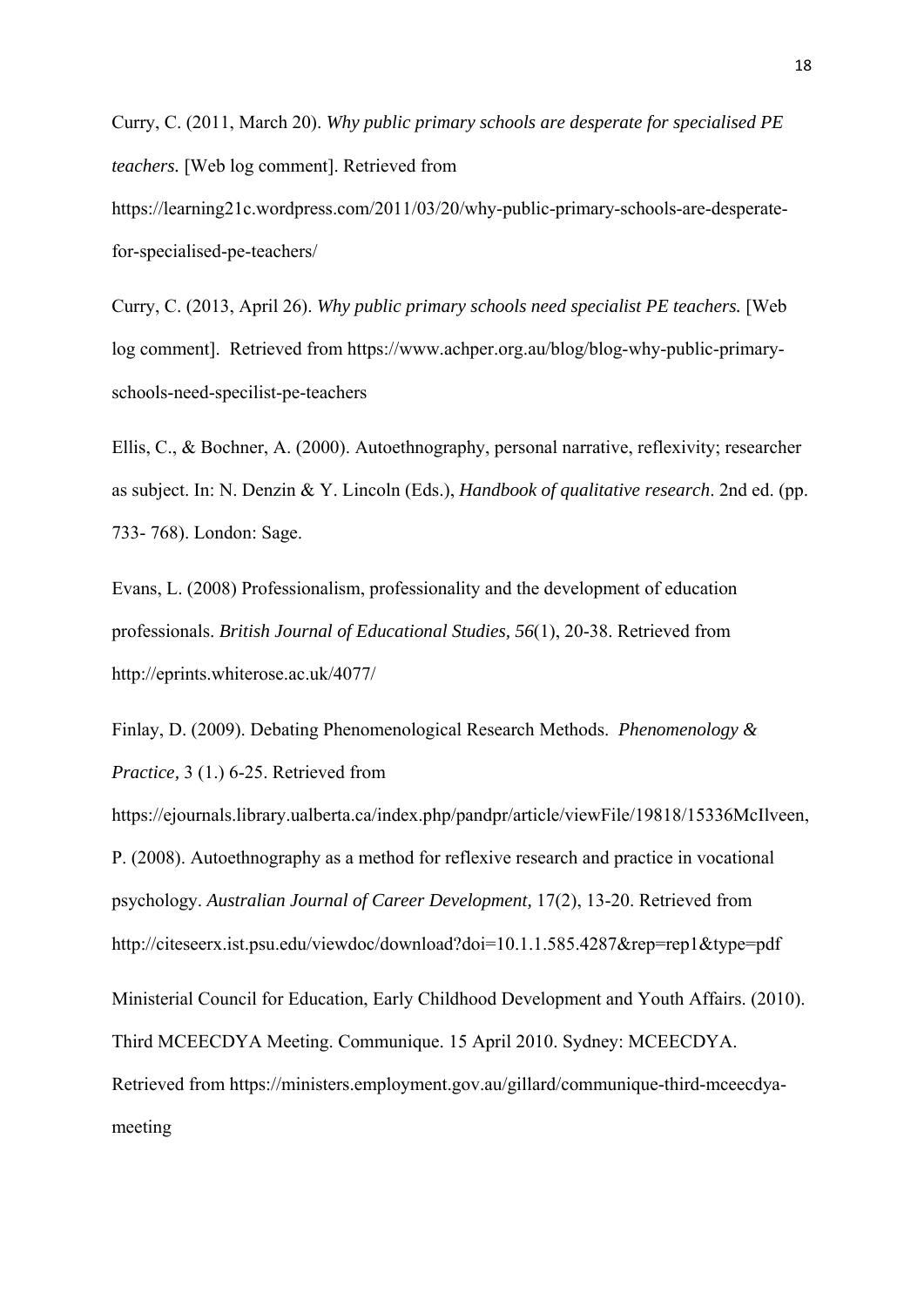Morgan, P. (2008). Teacher perceptions of physical education in primary school: Attitudes, values and curriculum preferences. *The Physical Educator, 65*(1), 46-56. Retrieved from http://hdl.handle.net/1959.13/38572

Queensland College of Teachers. (2011). *Australian professional standards for teachers.*  Carlton South: SCSEEC, Education Services Australia.

Relph, E. (1976). *Place and Placelessness*. London: Pion.

Sachs, J. (2003). *The activist teaching profession.* Buckingham, Philadelphia: Open University Press.

Sachs, J. (2012, August). *Teacher professionalism- why are we still talking about it?* Keynote address presented at ATEE conference, Anadalou University, Eskisehir, Turkey. Retrieved from http://dx.doi.org/10.1080/13540602.2015.1082732

Seamon, D, & Sowers, J. (2008). Place and placelessness, Edward Relph. In: Hubbard P, Kitchen R and Vallentine G (eds) Key Texts in Human Geography. London: Sage, pp. 43–51.

Smith, J., Flowers, P. & Larkin, M. (2009). *Interpretative phenomenological analysis.* London: Sage.

Turner, A. (2015). *Primary schools, the health and physical education learning area and ACHPER.* Education Matters. Retrieved from http://educationmattersmag.com.au/primaryschools-the-health-and-physical-education-learning-area-and-achper/

United Nations Educational, Scientific and Cultural Organisation. (1978). *Charter for physical education and sport.* Paris: United Nations Educational, Scientific and Cultural Organization.